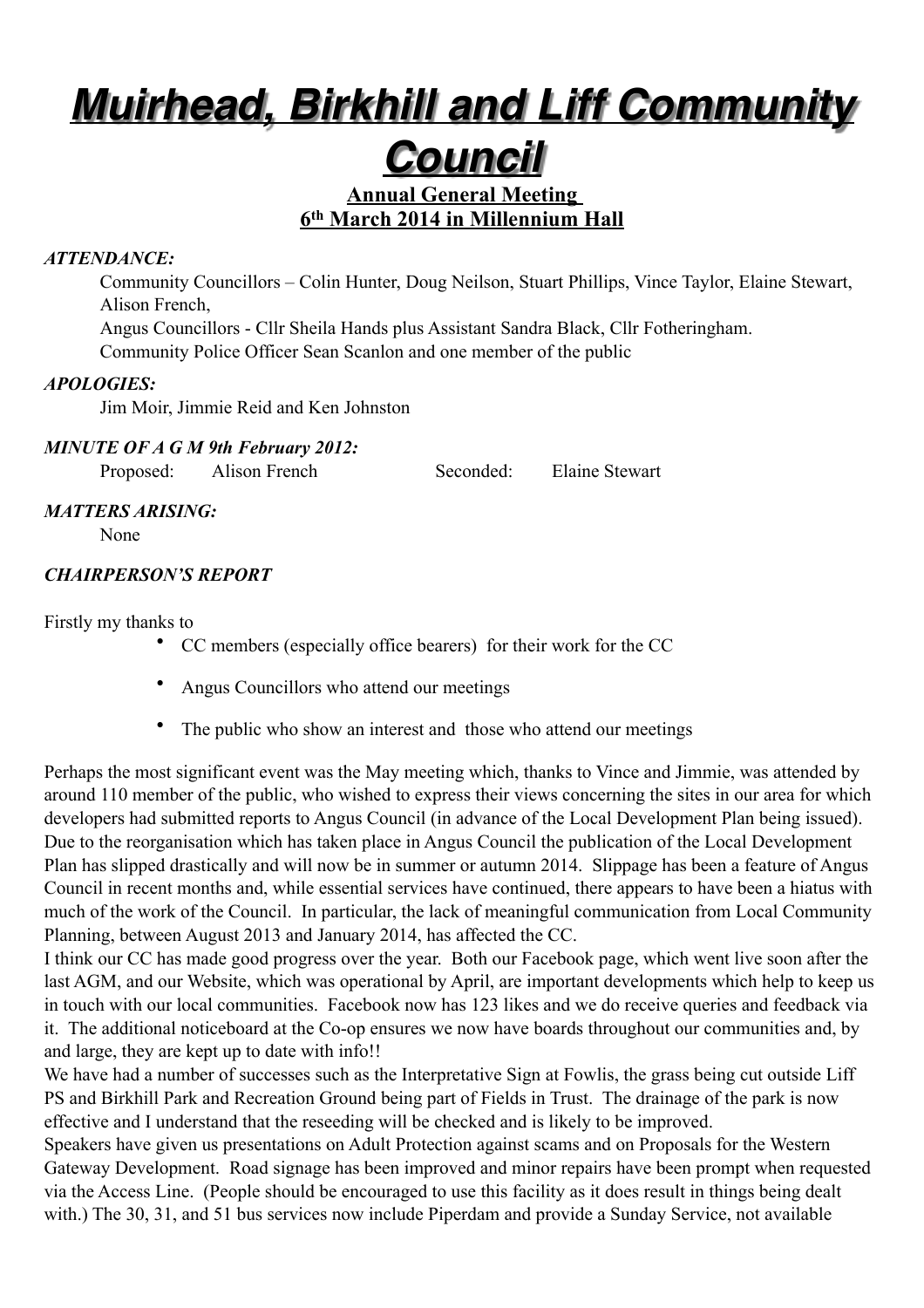previously. Most of the good work on the transport front has been through the Transport Subgroup for Success for Sidlaw. Traffic management at Birkhill PS has improved although some concerns persist. A great deal is being made of the financial constraints on Angus Council but when the CC can work effectively with Council Officials I believe this helps best value to be achieved for the benefit of the communities in our area. We look forward to the verges at the Millennium Hall & Bowling Club being properly seeded and maintained and we will not give up on trying to get Angus Council to do the decent thing viz a viz Fowlis Village Green.

Although we thought our period of office would end this year we have learned it is now to run until 2015 so hopefully the current CC can continue to be of benefit for another  $1\frac{1}{2}$  years. I also hope that we will see others showing an interest, to facilitate the formation of a new CC come October 2015.

#### *FINANCE:* (Jim Moir)

A copy of audited accounts to follow – See **Appendix 1** attached.

#### *PLANNING/WEB:* (Doug Neilson)

#### **Planning Contact Report 2013**

1 Over the year there have been 39 planning applications submitted for consideration within the community council area and the number includes 3 Listed Building consent notices, 2 Prior Notification notices and 1 Advertising display notice.

2 The Angus Council Planning web site allows easy accessibility to information available and there were 20 Enforcement enquiries reported in the Community Council area during the last year. Of these 20 Enforcement enquiries the position, as of 15th February 2014 is 13 are closed and 7 are 'Pending Consideration'.

3 Training on Development Planning and the Main Issues Report took place on Saturday 23rd November, 2013 at Angus House, Forfar.

Doug Neilson, Stuart Phillips and Ken Johnston attended on behalf of the Community Council and the session was delivered by Planning Aid Scotland.

Web site and Facebook page functioning well and being updated.

#### *MEMBERSHIP:* (Colin Hunter)

We can now have 10 Councillors and 3 Juniors (Age Range 14 to 18years) Colin noted that we could have another member and Alison indicated that some young people may be interested.

Continuation of Elected Members – All members were able to continue in their present positions

#### *PROPOSALS*

a) Commencing meetings at 7.00pm - this was proposal was agreed.

b) Delay 2015 AGM until September - this item to be checked by the Chairman before setting a date.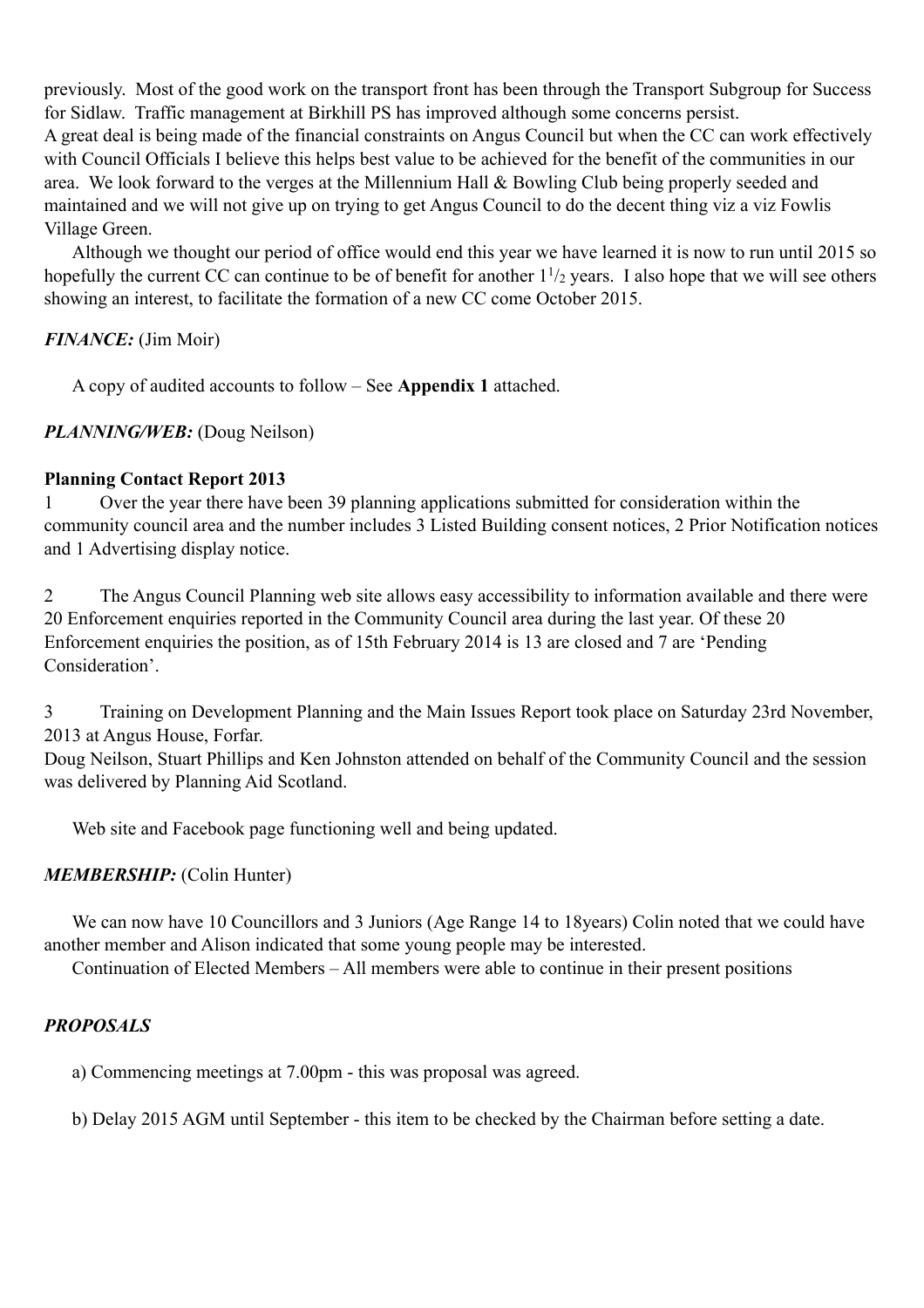## *NEXT ANNUAL GENERAL MEETING (2014-2015) Thursday 3rd September, 2015 at 7.00pm in the Millennium Hall, Birkhill*

### **Appendix 1**

#### **ANNUAL ACCOUNTS**

#### **MUIRHEAD, BRIRKHILL AND LIFF COMMUNITY COUNCIL**

Statement of Income and Expenditure of Muirhead, Birkhill and Liff Community Council for the period 1 April 2013 to 31 March 2014.

| <b>Income</b>                          | £      | £       |
|----------------------------------------|--------|---------|
| Council Grant                          |        | 1047.30 |
| <b>Bank Account Interest</b>           |        | 4.41    |
| <b>Total Income</b>                    |        | 1051.71 |
| <b>Expenditure</b>                     |        |         |
| <b>Fowlis Village Green Support</b>    | 100.13 |         |
| <b>Community Council Insurance</b>     | 93.02  |         |
| Planning Expenses (D Neilson)          | 80.30  |         |
| Hall Hire                              | 130.00 |         |
| Printing, stationary, website expenses | 336.16 |         |
|                                        | 739.61 |         |
| Surplus for the period                 |        | 312.10  |
| <b>Opening Balance</b>                 |        | 3631.67 |